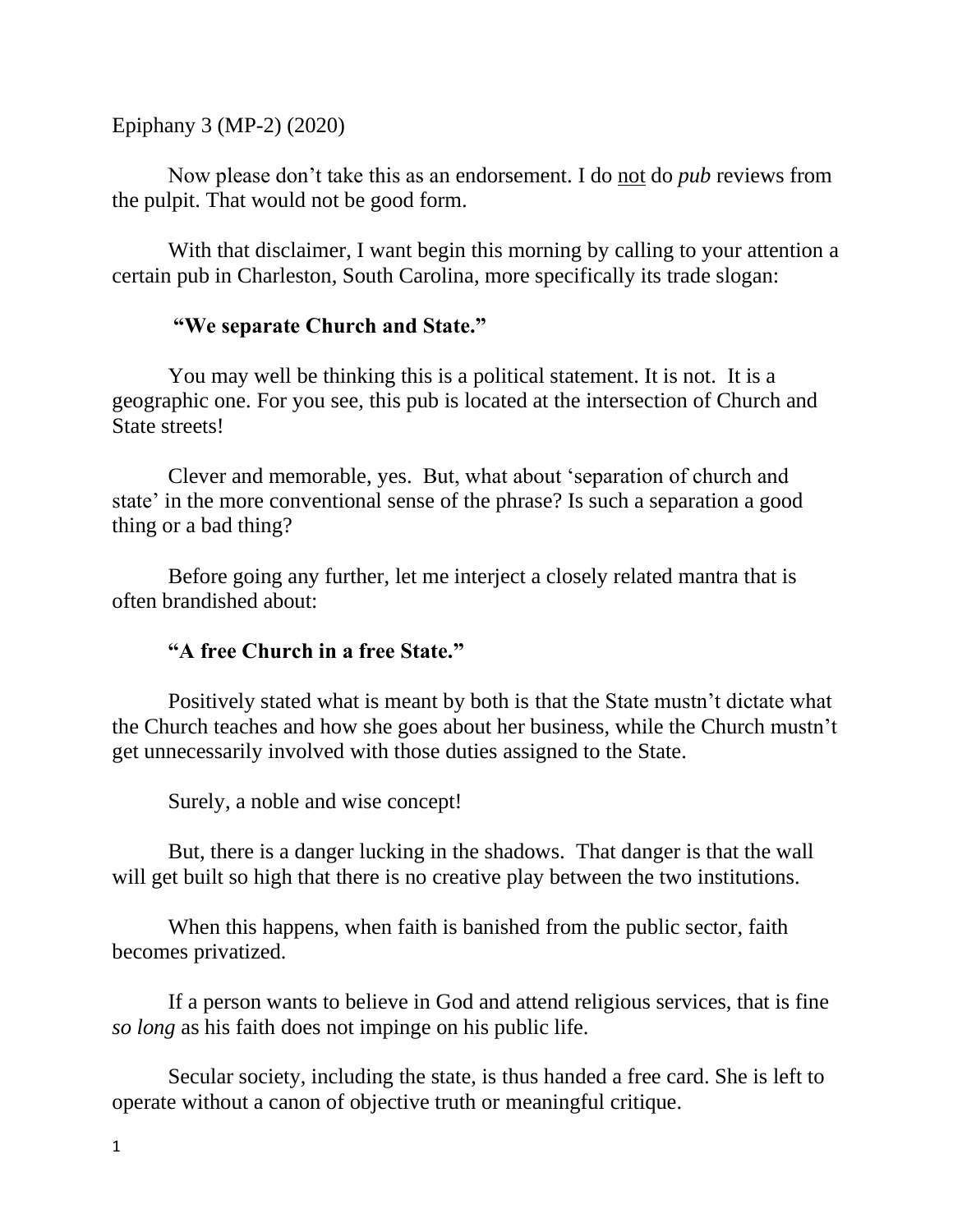For quite some time now, we in this country have been on this trajectory and are now reaping the consequence. These include violence, discord, incivility and the breakdown of the home and society at large. ///

How might we get the balance right?

As I approach this question, let me begin by bringing to your attention two passages of Scripture, both of which I believe are instructive in this matter.

The first is 1 Timothy 2: verses 1 and 2. Here St. Paul writes:

## **"I exhort therefore, that, first of all, supplications, prayers, intercessions, and giving of thanks, be made for all men; For kings, and for all that are in authority; that we may lead a quiet and peaceable life in all godliness and honesty."**

The second is today's Old Testament reading where we find Moses giving directions concerning the duties of judges in Israel.

Taking these two passages together (along with others in the Bible) I think there are some definite things we say on this subject of Church and State.

#### First, **both institutions are God-ordained and have specific roles**.

The Church is that institution Jesus Himself established at His First Coming. It is the new, reconstituted Israel of God.

Its members are all those who have given their allegiance to Jesus as Saviour and Lord and who have been baptised. Its mission is:

-- To announce Jesus and to make disciples of all nations;

-- To lead God's people in right worship and to instruct them how to live as productive members of the Lord's family; and finally

-- To be signposts in the present of the coming Kingdom of God. To reflect the light of Christ into the all the dark places of life, including – I would want to suggest – the halls of government.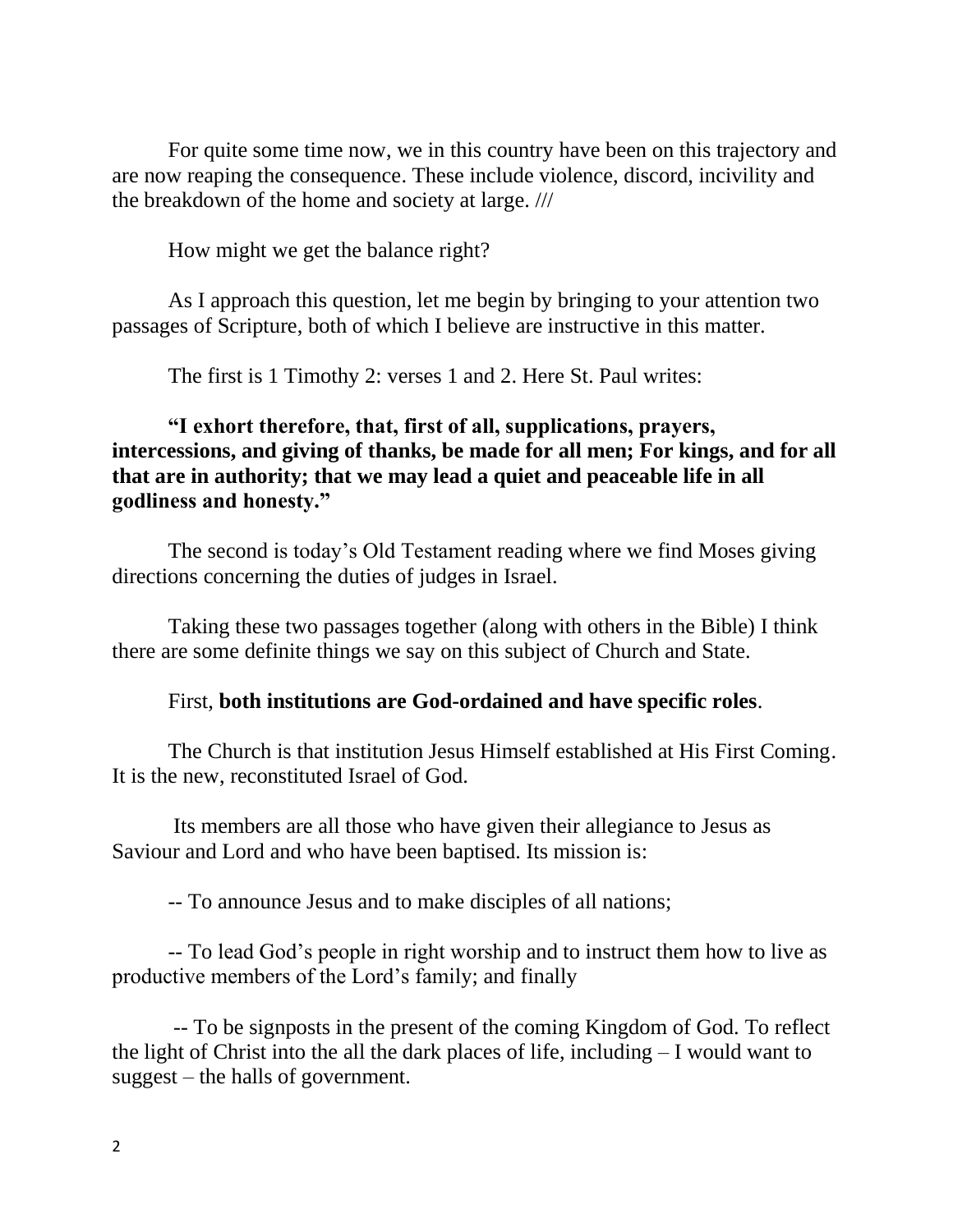Let me pause here and ask: Are you doing that? Am I? Is the room – the world – a brighter place because you and I are in it? Think. Pray Act.

Returning to my main thought, if the Church has specific duties, so has the State. What are they?

Well. one is to maintain order in society, an order that promotes human flourishing, including the free exercise of religion.

St. Paul's phrase for this is **"that we might lead quiet and peaceable lives".**

And so, the first thing we can say about Church and State is that both are God-ordained and each has a specific role to play in the world.

The second is: **God is not just interested in 'religious things'.** 

The instructions we find in today's Old Testament reading should give the lie to any such view.

Here, God, speaking through Moses, decrees that that judges are not to take bribes, are to protect the weak and are to show no partiality.

Interestingly enough, we also find here instruction concerning an appeals process. What does a judge do when a case is too difficult for him? Moses sets forth a procedure.

None of what he says in this passage is specifically 'religious'.

I would want to say that a god who is interested only in those things we call religious is not much of a god.

Someone has said: **Either He is Lord of all or He is not Lord at all!** That's right! ///

So far, we have seen:

Both Church and State are institutions instituted of God, each having distinct roles.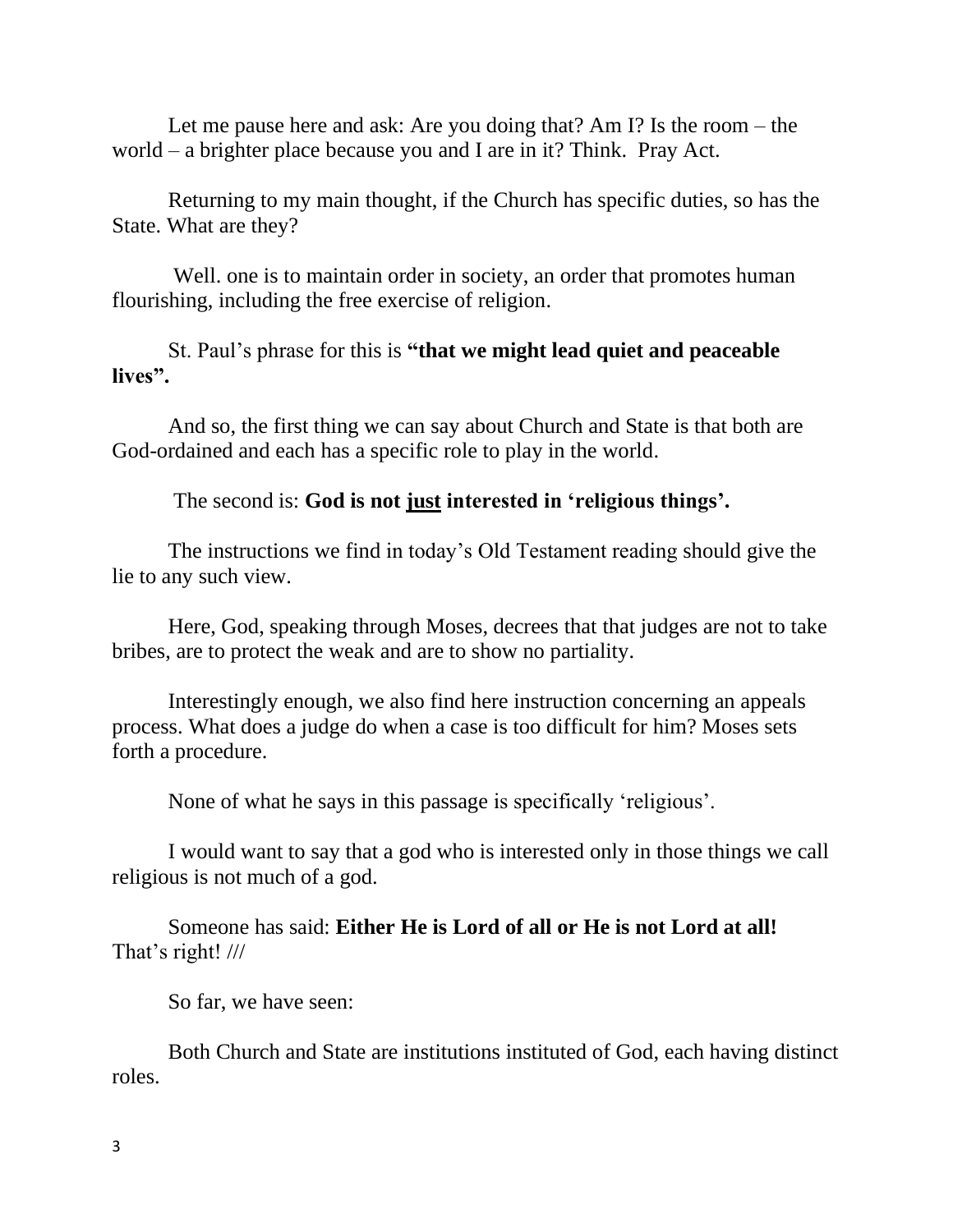And, that God is interested in more than 'religious' things.

# But, there is a third we should consider. That is: **Jesus' believing people have a part play in both Church and State.**

In the passage from 1 Timothy, Paul instructs Christians to pray for those in authority. At the time, these were not Christian kings and magistrates, but pagan persons.

Pagan or not, Paul instructs the Church to pray for them. How come? How should they be viewed?

They are to be viewed as God's ministers. Whether they acknowledge it or not, they serve under God's sovereignty and are answerable to Him.

What might our prayer be for them?

Well, that they will do their job and do it well . . . that they will maintain conditions which allows the Church to do her job.

In Paul's day, there was not much else Christians could do but to pray, but thankfully that is not so with us. We are still charged with praying, but there are other things we can do as well.

One of our members here at St. Luke's has a bumper sticker on her car saying: **I am a Christian, and I vote!**

Well, good for her.

We all should be doing what that bumper sticker says and more.

If you think about it, Christian values – loving your neighbour and all that – are in fact human values. So, make your voice heard! Exercise the liberty you have while you have it.

Josiah Gilbert Holland, an American novelist and poet of the 19<sup>th</sup> century, sets our thinking on the right path in a little piece entitled "God give us men."

If he were writing today, no doubt he would add "women". But, let me read it to you just as he wrote it: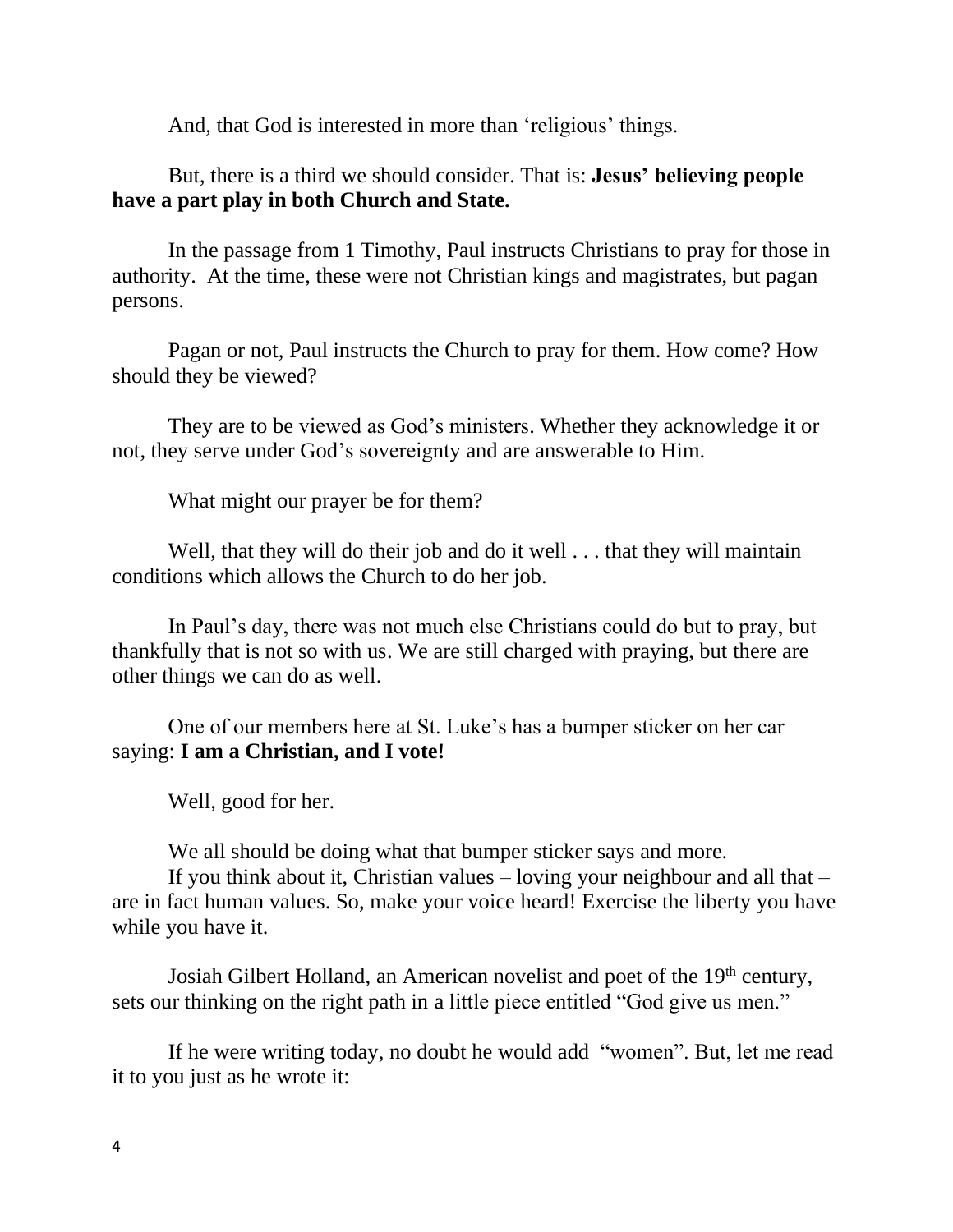GOD, give us men! A time like this demands Strong minds, great hearts, true faith and ready hands; Men whom the lust of office does not kill; Men whom the spoils of office cannot buy; Men who possess opinions and a will; Men who have honour; men who will not lie;

Men who can stand before a demagogue And damn his treacherous flatteries without winking! Tall men, sun-crowned, who live above the fog In public duty, and in private thinking; For while the rabble, with their thumb-worn creeds, Their large professions and their little deeds, Mingle in selfish strife, lo! Freedom weeps, Wrong rules the land and waiting Justice sleeps.

His words still stand. Christians need to be engaged people . . . people engaged in sharing the Gospel of Jesus Christ, *yes* . . . people engaged in training those of their own households in the things of God, *yes* . . . people engaged in setting a good example in the community, *yes* . . . people engaged in hands-on caring for the need, *yes* . . . people not afraid to speak out against injustice and wrong, *yes* . . . people who bring the light of Christ to the courthouse, the state house and the ends of the earth, *yes*, *yes*, *yes*!

Is "Separation of Church and State" a good thing?

I would want to answer, yes and no. As in all areas of life, a wise balance is called for.

In light of the Scriptures at which we have looked this morning, I will leave you to work out what that wise balance might look like.

In closing: